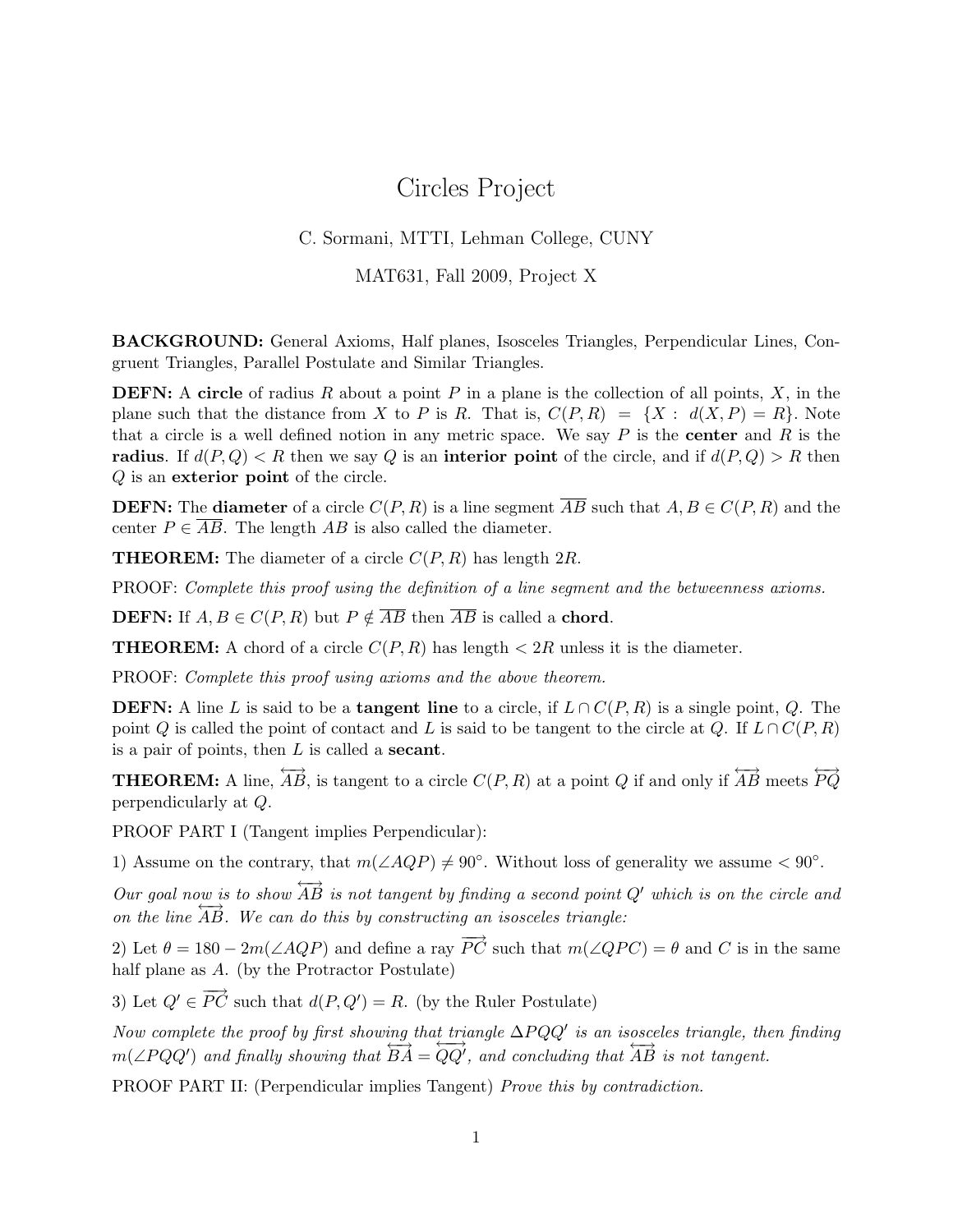## Angles and Arc Measure

**DEFN:** Recall that an **angle** is the union of two rays:  $\angle ABC = \overrightarrow{BA} \cup \overrightarrow{BC}$  and the **interior of** an angle is the region between these rays:  $Int(\angle ABC) = H(A, \overrightarrow{BC}) \cap H(C, \overrightarrow{AB})$  where the half plane  $H(P, L)$  is the collection of all points X that are on the same side of the line L as the point P is. When B is the center of a circle then  $\angle ABC$  is called a **central angle** of the circle and when B is a point on the circle, then  $\angle ABC$  is called an **inscribed angle.** 

**DEFN:** Given a circle  $C(P, R)$  and two points A and B on the circle, the **minor arc**  $\stackrel{\frown}{AB}$  is  $C(P, R) \cap Int(\angle APB)$ . It is called the **subtended arc** of the **central angle** ∠*APB*. The **major** arc is the rest of the circle:  $C(P,R)\setminus Int(\angle APB)$ . It is sometimes also denoted  $\stackrel{\frown}{AB}$ . To distinguish between the two arcs, one can add a third point between the A and the B in the notation.

**DEFN:** The **measure of the minor arc** is  $m(\stackrel{\frown}{AB}) = m(\angle APB)$ . The measure of the major arc is just  $360° - m(\stackrel{\frown}{AB})$  Note that the central angle subtending the arc is used to compute its measure.

**ADDITIVITY OF ARC MEASURE THEOREM:** If a point C lies on an arc  $\stackrel{\frown}{AB}$  and  $\stackrel{\frown}{CB} \subset \stackrel{\frown}{AB}$  and  $\stackrel{\frown}{AC} \subset \stackrel{\frown}{AB}$ , then  $m(\stackrel{\frown}{AB}) = m(\stackrel{\frown}{CB}) + m(\stackrel{\frown}{AC})$  The proof of this theorem is a rather tedious process of checking cases and can be found for example in Kay's College Geometry page 197. We will skip the proof but you should draw the statement and convince yourself.

**THEOREM:** If  $\overline{AB}$  is a diameter of circle  $C(P, R)$  and  $Q \in C(P, R)$ , then the inscribed angle  $\angle AQB$  is a right angle.

PROOF: Add justifications, fill in blanks and draw pictures.

$$
1) PQ = PB = PA = R
$$

2) and are isosceles triangles. 3)  $\theta = m(\angle \_) = m(\angle \_)$ and  $\varphi = m(\angle) = m(\angle)$ . 4)  $\theta + \theta +$  = 180°, So  $\theta =$ and  $\varphi + \varphi +$  = 180°, So  $\varphi =$ 5)  $m(\angle APQ) + m(\angle QPB) = 180^\circ$ 6)  $m(\angle AQB) = \theta + \varphi =$ 

**THEOREM:** If  $Q \in C(P, R)$  and  $Q \notin \widehat{AB}$ , then  $m(\angle AQB) = m(\widehat{AB})/2$ .

PROOF: Prove this by finding isosceles triangles.

**COROLLARY:** If  $Q, Q' \in C(P, R)$  and  $Q, Q' \notin \stackrel{\frown}{AB}$ , then  $m(\angle AQ'B) = m(\angle AQB)$ .

PROOF: This very important corollary follows immediately applying the above theorem twice.

Using the theorems in these two pages and this corollary combined with congruent triangle, isosceles triangle and similar triangle theorems one can rederive all the chordarc theorems in Euclidean Geometry without having to memorize them. On the next page we list all the chord arc theorems on the NYS Regents.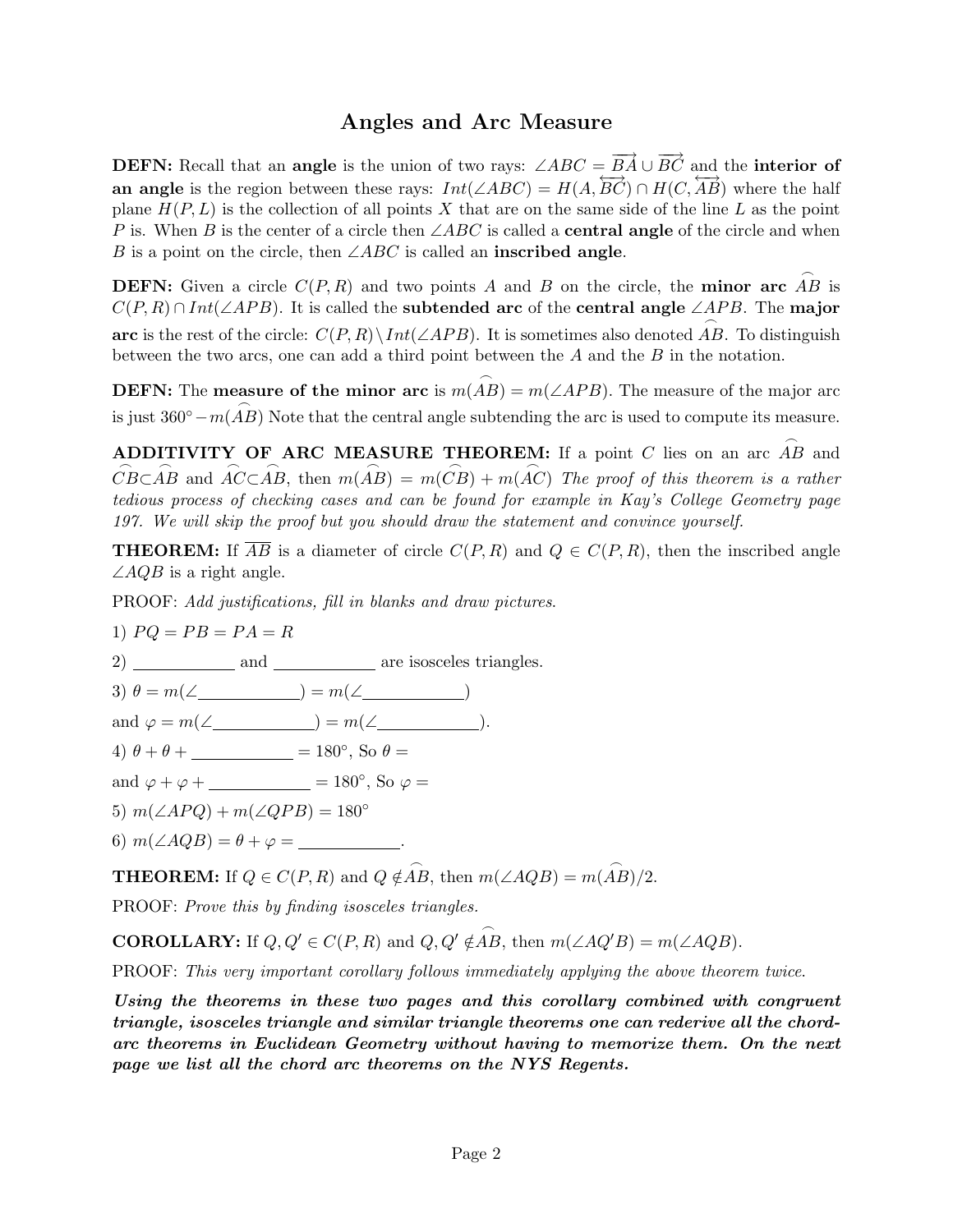# Rederiving Theorems

The following theorems are all on the NYS Geometry high school Regents Exam and can be quite overwhelming if the students try to memorize them. It should also be noted that memorizing them does not prepare a student for college level mathematics. The skill being tested here is the ability to rederive the theorems and figure out relationships given all the Euclidean geometry taught up to this date.

You and your students must know and memorize the theorems on the first two pages of this project and be familiar with how to work with those theorems and the theorems of congruent and similar triangles and perpendicular bisectors and isosceles triangles. It is essential to become quick at marking corresponding angles and lengths and drawing consequences to answer multiple choice questions and to apply geometry in future coursework.

Your students may also be asked to prove one of these theorems in a two column proof. As teachers, you need to recognize any correct proofs.

**PERPENDICULAR BISECTORS OF CHORDS:** If  $\overline{AB}$  is a chord of of circle  $C(P, R)$  and D is the midpoint, then the perpendicular bisector  $\overline{DQ}$  passes through the center, P. Prove this in a few lines by showing  $\overrightarrow{PD}$  is a perpendicular bisector.

**PARALLEL CHORDS THEOREM:** If  $\overline{AC}$  and  $\overline{BD}$  are chords of circle  $C(P, R)$ , that are parallel, then  $\stackrel{\frown}{AB}$  and  $\stackrel{\frown}{CD}$  have the same measure. Give a 2-3 line proof.

**TANGENT-TANGENT LAW:** If  $\overleftrightarrow{AB}$  is tangent to circle  $C(P, R)$  at B and  $\overleftrightarrow{AC}$  is tangent to circle  $C(P, R)$  at C, then  $AB = AC$ . Find two congruent triangles and justify. (Very short).

SECANT-SECANT LAW: If two secants meet at an exterior point then certain lengths are proportional. Label the secants  $\overrightarrow{AB}$  with  $A, B \in C(P, R)$  and  $\overrightarrow{CD}$  with  $C, D \in C(P, R)$  and assume they meet at an exterior point Q. To show some lengths are proportional one needs to show some triangles are similar, and thus we need to investigate angles: Compare  $\angle(ABC)$  to  $\angle(ADC)$  using the major and minor arcs  $\widehat{AC}$ . So what can one say about ∠QDA? Which triangles are similar?

**CHORD-CHORD LAW:** If  $\overline{AC}$  and  $\overline{BD}$  are chords of circle  $C(P, R)$ , and meet at a point Q, then  $\Delta AQB$  is similar to  $\Delta DQC$  and so we have certain proportional lengths. Justify the similarity using the corollary and write out the proportional lengths. Be very careful because any angle at Q is neither a center angle nor an inscribed angle..

TANGENT-SECANT ANGLE THEOREM: The angle between a tangent line and a secant line passing through its point of tangency can be found using the arc created by the secant. Let the line  $\overrightarrow{AC}$  be tangent to  $C(P,R)$  at A and secant  $\overrightarrow{AB}$  have  $B \in C(P,R)$ . How is m( $\angle BAC$ ) related to the measure of  $\stackrel{\sim}{AB}$ ? Hint: draw  $\overline{AP}$  and  $\overline{BP}$ .

TANGENT-SECANT LAW: If a tangent line and a secant line meet at an exterior point, then certain lengths are proportional. Label the secant  $\overrightarrow{AB}$  with  $A, B \in C(P, R)$  and the tangent line  $\overleftrightarrow{ED}$  with  $D \in C(P, R)$  and assume they meet at an exterior point Q. To show some lengths are proportional one needs to show some triangles are similar, and thus we need to investigate angles again. Mark the right angle and any angles which are congruent using the corollary on the last page, find two similar triangles and complete the proof.